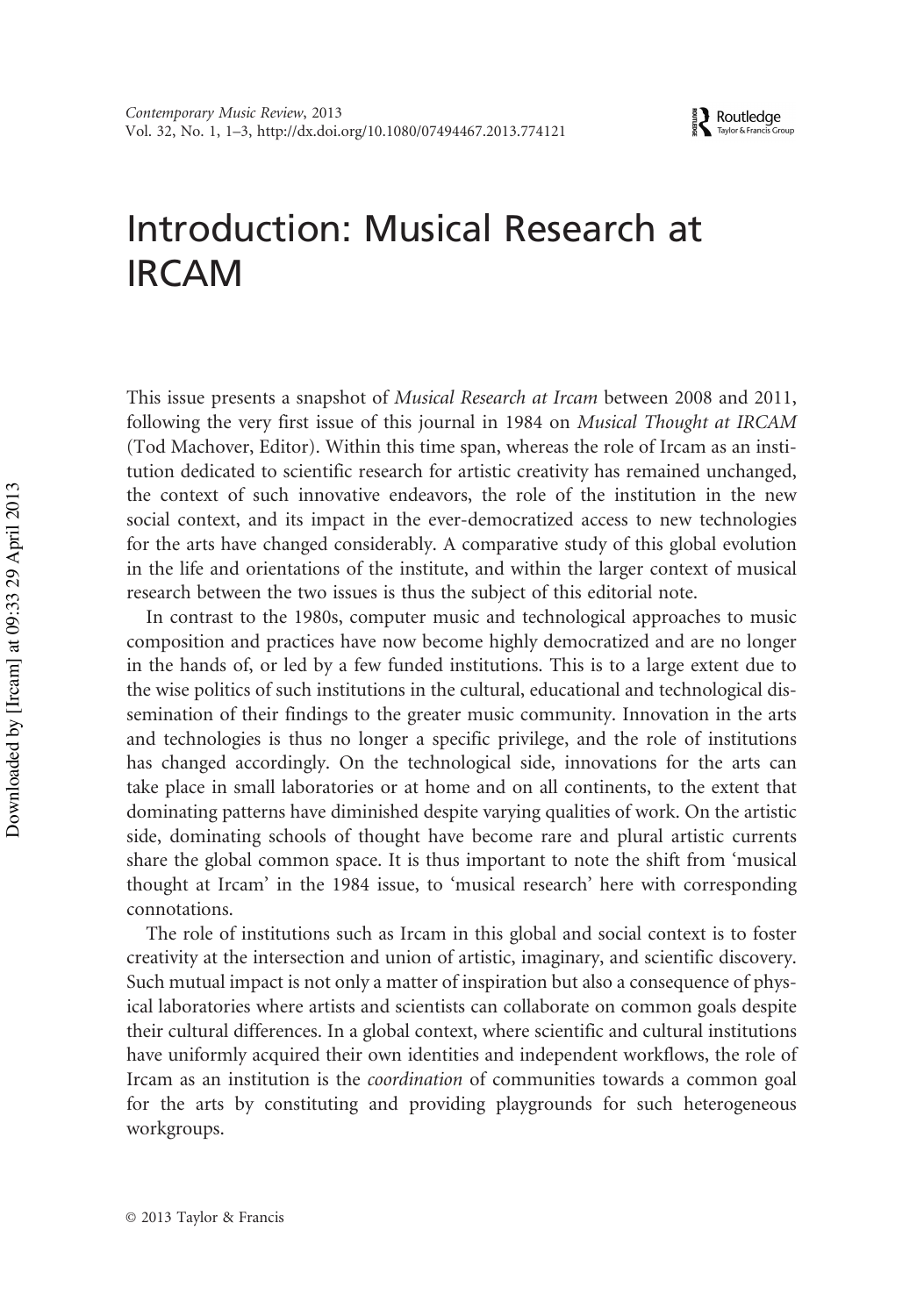## 2 Introduction

The common ground between the sciences and the arts can be the world of new technologies, provoking innovation in both fields; or it could take the form of concepts, analogies, or art-science challenges involving parallel and concurrent mechanisms of thoughts and their convergence. The 'C' in Ircam historically refers to this coordination effort, but in our contemporary context it does also refer to Concurrency and Contestation between various disciplines and cultures.

Musical Research at Ircam finds its place right at the intersection of artistic creativity and scientific discovery. It aims at elevating interaction between various scientific and artistic projects and departments at Ircam, and offers experimental laboratories where composers strive to enlarge their musical experience on the one hand, and scientists aim at extending research and technological paradigms on the other. In its merit and structure, musical research is different from both scientific research and artistic production. Its subject neither pre-exists prior to its inception (such as in classical music productions), nor is it a posterior reflection on pre-existing material (such as in music theory). Musical research consists of joint projects that culminate in the creation of new art works, as well as the development of polyvalent tools and concepts that make the communication and inspiration between the two worlds possible. The gathering narrative in a musical research project is the process of innovation in respective fields that goes beyond conventional collaborative schemes. Musical research in this sense becomes a favorite basis for balance between hard and human sciences. The starting article in this issue by Andrew Gerzso discusses such aspects of Musical Research at Ircam.

The present issue constitutes a witness to several musical research projects between 2008 and 2011, as collaborative works between various composers and scientific researchers. Each article is authored by the composer who acted as the initiator of the project. The pool of composers present in this issue constitutes long-time collaborators with the institution, as well as young composers, through Ircam's compositional courses, and composers from the yearly, open-call Musical Research Residency program. This issue thus does not represent any view of music at Ircam, but exposes the institute as the necessary infrastructure in realizing such works. The diversity of topics, approaches and outputs, is evidence of the emergence of innovation between the arts and sciences which is at the very foundation of Ircam.

Benjamin Hackbarth's article is the result of a one-year musical research residency at Ircam, providing compositional insights into concatenative synthesis techniques commonly used in mash-up cultures and in collaboration with several researchers. Andrea Agostini and Daniele Ghisi expose their aesthetic and technical solutions to the division between compositional and performative aspects of computer music, by exploring the capabilities of algorithmic composition and computer-assisted composition in live instrumental interaction. Florence Baschet's review of her piece StreicherKreis for augmented string quartet and live electronics (2008) gives an account of early explorations of gesture technologies for instrumental and electronic interactions that led to the creation of various gestures dedicated technologies at Ircam, used by composers and artists from various disciplines. Andrea Cera discusses his compositional approach